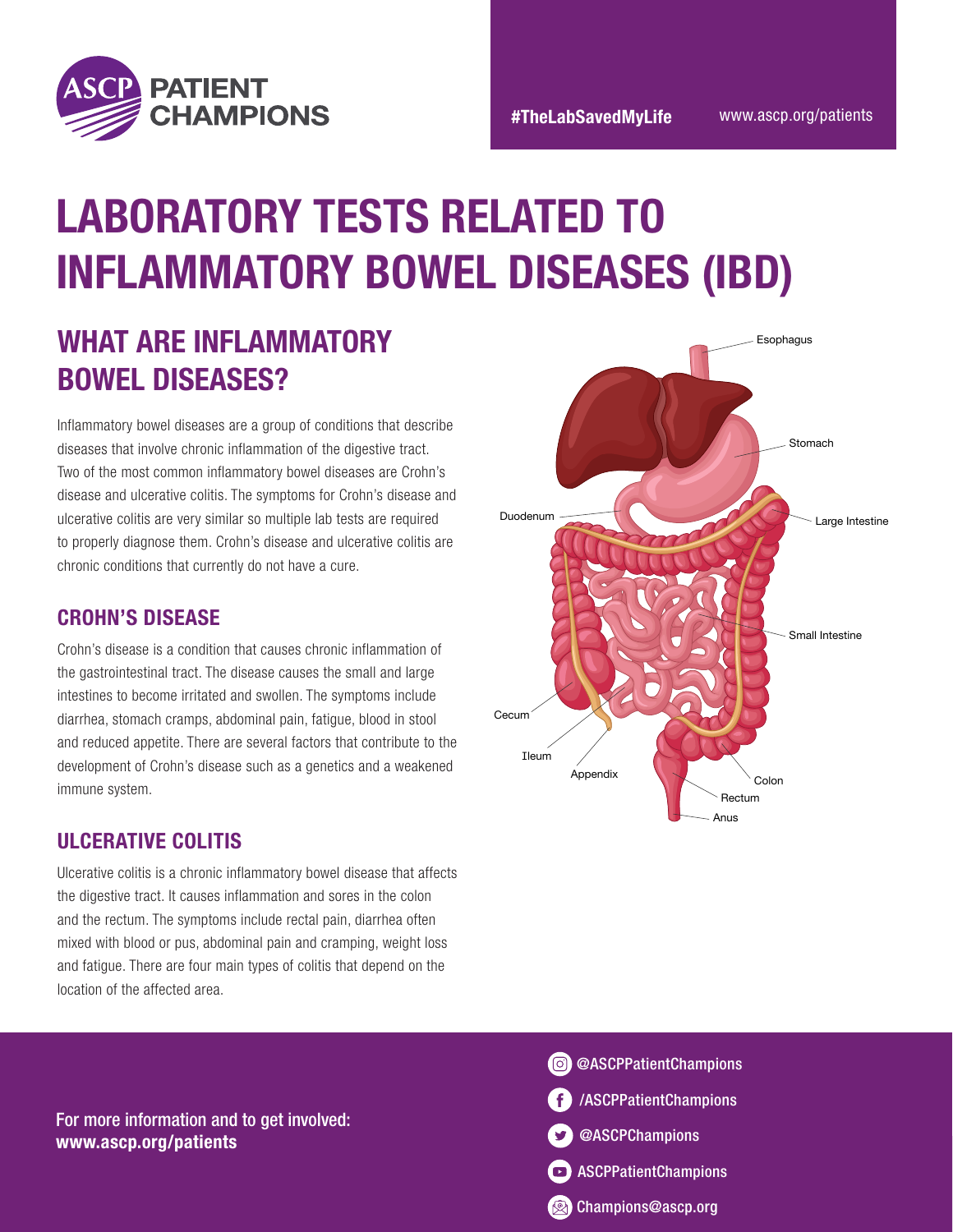LEFT-SIDED COLITIS: Inflammation occurs in the rectum, lower end of the colon and the descending colon. Signs and symptoms include bloody diarrhea, abdominal cramping and pain on the left side, and the urge to pass stool.

**PANCOLITIS:** Inflammation occurs in the entire colon. Symptoms include bloody diarrhea, fatigue, weight loss and abdominal pain and cramping

**PROCTOSIGMOIDITIS:** The rectum and the lower end of the colon (sigmoid colon) are the inflamed areas. Symptoms include bloody diarrhea, difficulty passing stool despite the urge and abdominal pain and cramps.

ULCERATIVE PROCTITIS: The rectum is the only inflamed area and rectal bleeding may be the only sign of the condition.

#### IBD AND COLON CANCER

Inflammatory bowel diseases can increase the risk of colon cancer. Ulcerative colitis and Crohn's disease cause chronic inflammation of the colon which may result in dysplasia. Dysplasia is the abnormal growth of cells that may develop into cancer over time. Frequent colon cancer screenings for people with IBD are important for early detection.



#### UNDER THE MICROSCOPE

*A low magnification view of a piece of colon under the microscope in a patient with Crohn's disease shows somewhat normal mucosa (surface) on the left at the top and the bottom with a eroded lesion (center) with underlying inflammation (dark purple areas). Finding normal mucosa interrupted by these lesions are called, "skip lesions" and are indicative of Crohn's.*

### LAB TESTS RELATED TO INFLAMMATORY BOWEL DISEASES

*\*Please note that reference ranges are set by individual laboratories for their specific populations so reference ranges might differ slightly.*

#### BLOOD TESTS

ALBUMIN: This test measures the levels of albumin in the blood. This test is important because very low levels or very high levels of albumin are a sign of a possible health condition. This test can be used to determine whether symptoms are related to IBD or a nutritional deficiency. The typical reference ranges\* are between 3.4- 5.4 g/dL.

ANTI-TISSUE TRANSGLUTAMINASE (ANTI-TTG): This test measures the level of anti-tissue transglutaminase antibodies that are present in the blood. This test is important because high levels of anti-tTG antibodies is a sign of celiac disease and it is not linked to IBD. It may be ordered to exclude celiac disease in a person with symptoms that may overlap with IBD. The typical reference ranges\* are;

Negative: 3U/mL Weak Positive: 4-10 U/mL Positive: 11 U/mL

**COMPLETE BLOOD COUNT:** This panel determines your overall health status by looking at your overall blood count levels, including your red and white blood cell count, your platelets, and lymphocytes. This test is important because it can indicate if you are having a condition or disease, such as an infection, anemia, inflammation, or cancer.

COMPREHENSIVE METABOLIC PANEL: This panel includes the components of a Basic Metabolic panel, which measures the current status of your metabolism, including glucose, electrolyte, kidney function, and fluid balance, with additional measures related to liver activity and function. This panel is important because your body tightly regulates your physiology and these values quickly indicate when there is a problem.

C-REACTIVE PROTEIN (CRP): This test measures the level of C-reactive protein in the blood. This is important because high levels of CRP are a sign of inflammation in the body. The typical reference range\* is less than 10mg/L.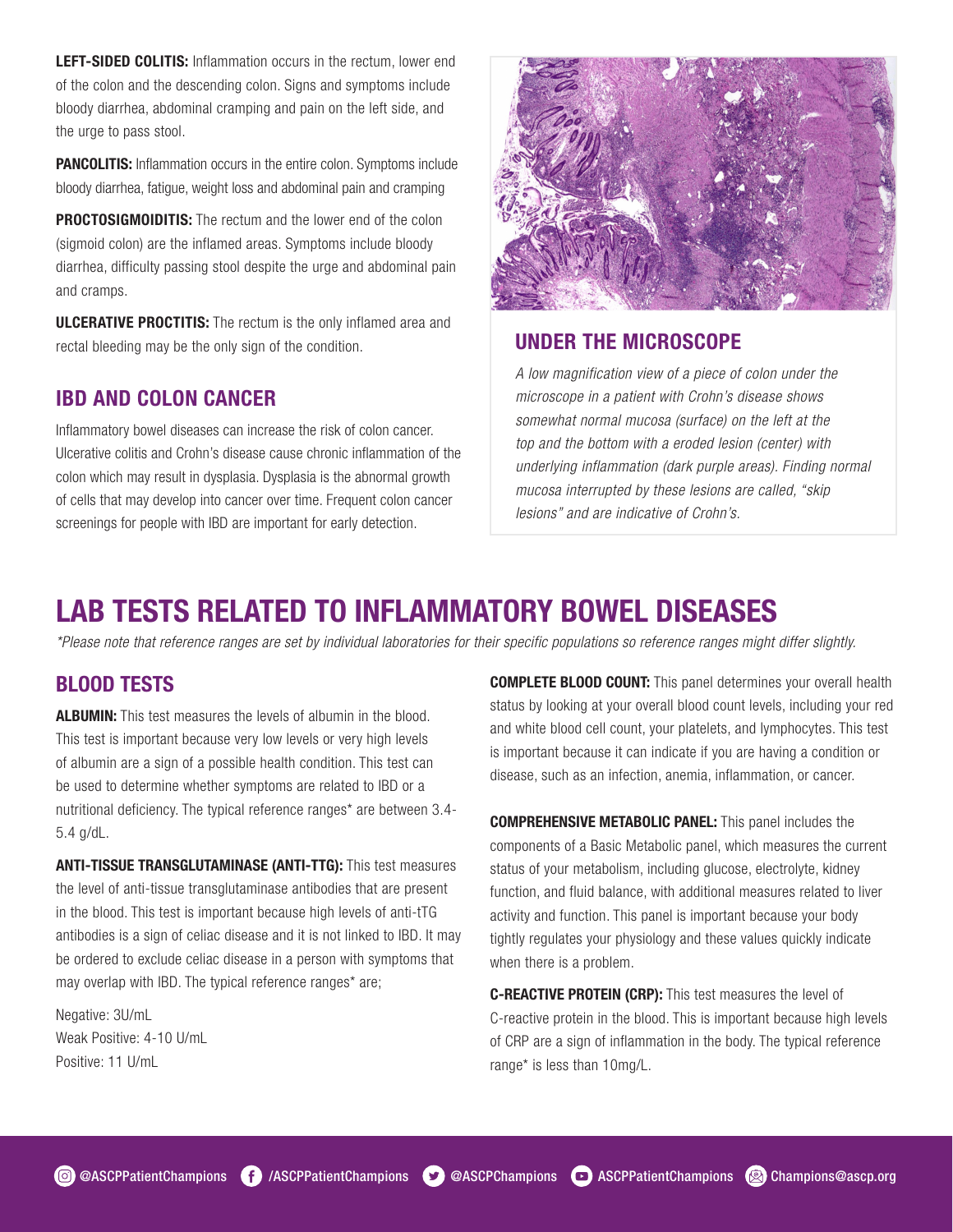CYTOMEGALOVIRUS TEST (CMV): This tests measures the presence of CMV antibodies in the blood. This test is important because a positive test for CMV infection can worsen symptoms for IBD patients.

ERYTHROCYTE SEDIMENTATION RATE (ESR): This test measures how quickly erythrocytes (a type of red blood cells) separate from the plasma and sink to the bottom of a test tube. This test is important because a fast fall rate indicates inflammation in the body, which can be a sign of IBD. The typical reference range\* for men is between 0-22 mm/hr and 0-29 mm/hr for women.

**FERRITIN:** This test measures the levels of ferritin, a protein that stores iron, in the blood. This test is important because very low and very high levels of ferritin in the blood can be a sign of inflammatory conditions such as IBDs. The typical reference ranges\* for adult males are between 20-250 ng/mL and 10-120 ng/mL for adult females.

IRON-BINDING CAPACITY (UIBC): This test measures the amount of transferrin in the blood that is not attached to iron. This test is important because it indicates an iron deficiency that may be caused by anemia which may be a side effect of inflammatory bowel disease. The typical reference range\* is between 111-343 mcg/dL.

**SERUM IRON/SERUM FE:** This test measures the level of iron in the blood. This test is important because low or high iron levels are a sign of deficiencies in the body and can help diagnose the condition. The typical reference range\* is between 60-170 mcg/dL.

TRANSFERRIN CAPACITY (TIBC): This test measures the blood's ability to attach to iron and move it around the body. This test is important because low levels of TIBC can be a sign of inflammation in the body such as IBD. The typical reference range\* is between 240- 450 mcg/dL.

VITAMIN B12 LEVEL: This test measures the level of the vitamin B12 found in the blood. This test is important because low levels help identify nutrient absorptions deficiencies and can indicate anemia. The test indicates if symptoms are not related to IBD. The typical reference ranges\* are between 160-950 pg/mL.

VITAMIN D TEST (25-HYDROXY VITAMIN D TEST): This test measures the amount of 25-hydroxy vitamin D in the blood. This test is important because it is used to screen for fat soluble vitamin deficiencies which are common in Crohn's patients. The typical reference range\* is between 20 and 40 ng/mL.

#### TYPICAL REFERENCE RANGES FOR MEN\*:

| <b>Complete Blood Count</b>      | <b>Role in Health</b>               | <b>Typical Reference Range*</b> |  |
|----------------------------------|-------------------------------------|---------------------------------|--|
| <b>Complete Blood Count</b>      | Role in Health                      | Typical Reference Range*        |  |
| <b>Hematocrit</b>                | Plasma in Red<br><b>Blood Cells</b> | 38.3-48.6%                      |  |
| Hemoglobin                       | Oxygen-Carrying<br>Protein          | 13.2-16.6 grams/dL              |  |
| <b>Platelet Count</b>            | <b>Blood Clotting</b>               | 135-317 x 103 /uL               |  |
| <b>Red Blood Cell Count</b>      | Carry Oxygen                        | Between 4.35-5.65 x 106 /uL     |  |
| <b>White Blood Cell</b><br>Count | Fight Infections                    | 3400-9600 cells/uL              |  |

#### TYPICAL REFERENCE RANGES FOR WOMEN\*:

| <b>Complete Blood Count</b>      | <b>Role in Health</b>               | <b>Typical Reference Range*</b> |  |
|----------------------------------|-------------------------------------|---------------------------------|--|
| <b>Hematocrit</b>                | Plasma in Red<br><b>Blood Cells</b> | 35.5-44.9%                      |  |
| <b>Hemoglobin</b>                | Oxygen-Carrying<br>Protein          | 11.6-15 $q$ rams/dL             |  |
| <b>Platelet Count</b>            | <b>Blood Clotting</b>               | 157-371 x 103 /ul               |  |
| <b>Red Blood Cell Count</b>      | Carry Oxygen                        | Between 3.92-5.13 x 106 /u      |  |
| <b>White Blood Cell</b><br>Count | <b>Fight Infections</b>             | 3400-9600 cells/uL              |  |

| <b>Additional Tests</b>             | <b>Role in Health</b>                                  | <b>Recommended</b><br>Reference Ranges* |
|-------------------------------------|--------------------------------------------------------|-----------------------------------------|
| <b>Alanine Transaminase (ALT)</b>   | Convert protein into<br>energy                         | 7-55 U/L                                |
| <b>Albumin</b>                      | Protein made by the liver                              | 3.4 to 5.4 g/dL                         |
| <b>Alkaline Phosphatase (ALP)</b>   | Breaking down proteins                                 | 40-129 U/L                              |
| <b>Aspartate Transaminase (AST)</b> | Metabolize amino acids                                 | 7-48 U/L                                |
| <b>Bilirubin</b>                    | Substance produced by<br>liver to aid in digestion     | $0.1 - 1.2$ mg/dL                       |
| <b>Total Protein</b>                | Proteins including those<br>that help fight infections | $6.3 - 7.9$ g/dL                        |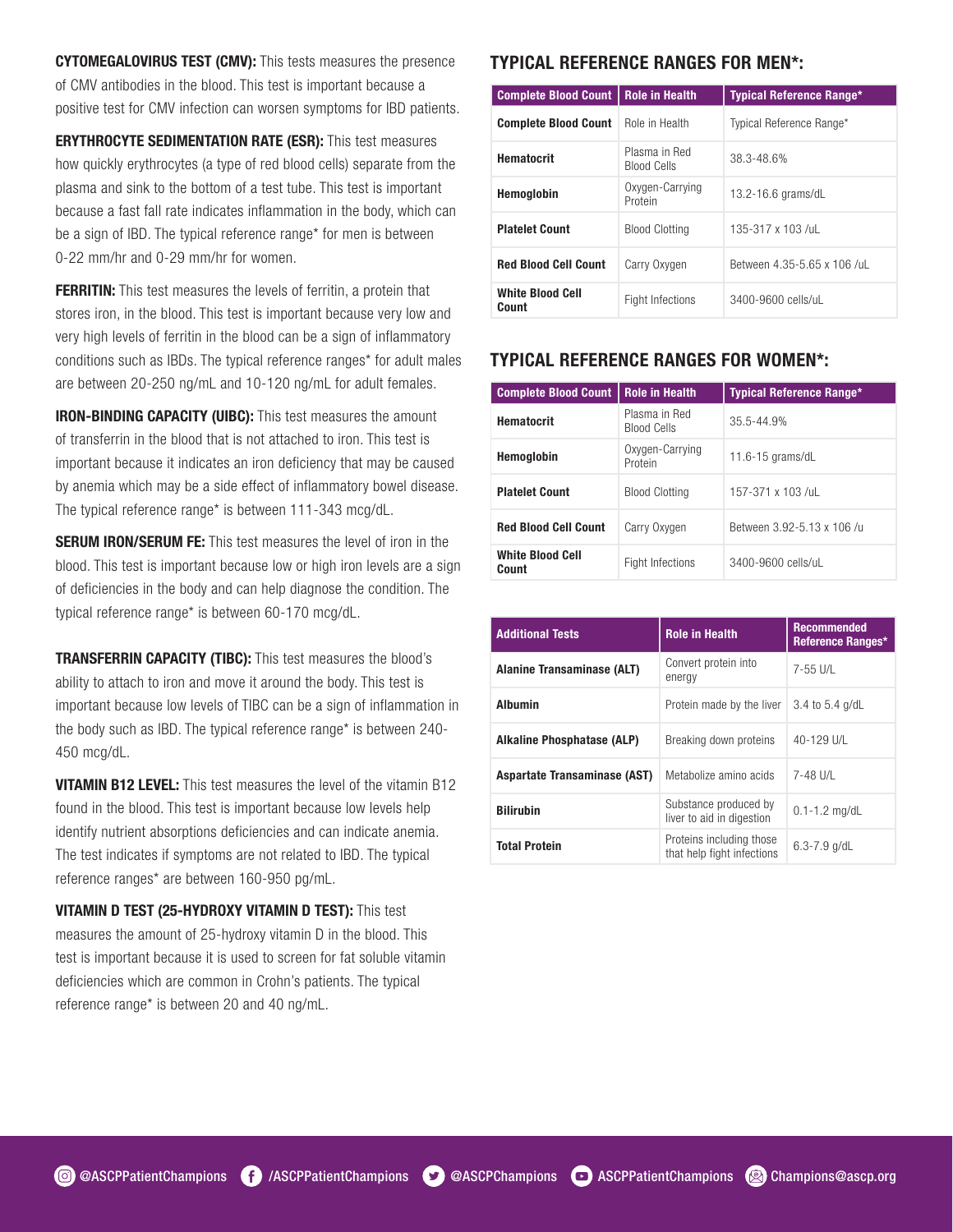#### BOWEL AND STOOL TESTS

**BOWEL BIOPSY:** This test is procedure where a small portion of the bowel lining is removed during a colonoscopy in order to be examined. This test is important because it helps diagnose inflammatory bowel diseases and differentiate between Crohn's disease and ulcerative colitis.

CALPROTECTIN: This test measures the levels of calprotectin, a protein produced by neutrophils (a type of white blood cell) in the stool. This test is important because high levels of calprotectin in the blood are a sign of inflammation in the digestive tract. The typical reference range\* is less than 50 mcg/g

CLOSTRIDIUM DIFFICILE: This test measures the presence of clostridium difficile bacteria in stool. This test is important because high levels of clostridium difficile are an indication of infection in the digestive tract such as Crohn's disease or ulcerative colitis.

**FECAL BILE ACID TEST:** This test measures the level of bile acids in the fecal sample. This test is important because it helps diagnose bile acid malabsorption which causes diarrhea in patients with IBD, particularly Crohn's disease with prior ileal resection (a removed or malfunctioning ileum). The typical reference range\* for bile acids is less than 2619 mcmoles/48 hours.

**LACTOFERRIN:** This test measures the levels of lactoferrin, a protein made by neutrophils, in stool. This test is important because high levels of lactoferrin in the stool are a sign of inflammation in the digestive tract and it helps differentiate between IBDs and noninflammatory bowel diseases. The typical reference range\* is less than 7.25 µg/g.

**OVA AND PARASITE (O&P):** This test measures whether there is a parasite present in the digestive tract by analyzing a stool sample. This test is important because the presence of parasite ova (parasite eggs) in the stool are a sign of a parasite infection and not IBD.

STOOL WHITE BLOOD COUNT (STOOL WBC): This test is used to detect white blood cells in a stool sample. This test is important because the presence of white blood cells is a sign of an infection in the digestive tract and it is a sign of IBDs. A positive result indicates the presence of white blood cells in the stool and a negative result indicates that there are no white blood cells in the stool.

#### ANTIBODY TESTING

Antibody tests are blood tests that measure for proteins that are produced by the immune system. These tests are used to determine whether a person has Crohn's disease or ulcerative colitis.

CLOSTRIDIUM SPECIES ANTIBODIES (ANTI-CBIR1): This test measures the presence of clostridium difficile bacteria. This test is important because high levels of clostridium difficile are an indication of infection in the digestive tract such as Crohn's disease or ulcerative colitis

ESCHERICHIA COLI ANTIBODIES (ANTI-OMP C):This test measures the presence of Escherichia coli antibodies. This test is important because high levels of Escherichia coli antibodies can indicate the progression of Crohn's disease.

#### PERINUCLEAR ANTI-NEUTROPHIL CYTOPLASMIC ANTIBODY

(PANCA): This test measures the amount of autoantibodies that are in the blood. This test is important because it helps differentiate between Crohn's disease and ulcerative colitis. A positive test is usually a sign of ulcerative colitis with about 80% of patients of UC patients testing positive and only about 20% of Crohn's disease patients testing positive. The typical reference ranges\* are;

Negative: ≤19 AU/mL Equivocal: 20-25 AU/mL Positive: ≥ 26 AU/mL

PSEUDOMONAS FLUORESCENS ANTIBODIES: This test measures the presences of pseudomonas fluorescens antibodies. This test is important because it can help differentiate between Crohn's disease and ulcerative colitis. The test is positive in 55% of Crohn's disease cases and 10% of ulcerative colitis cases.

SACCHAROMYCES CEREVISIAE ANTIBODIES (ASCA) IGG: This test measures the presence of anti-saccharomyces cerevisiae antibodies (ASCA) IgG (immune proteins). This test is important because it helps tell the difference between Crohn's disease and ulcerative colitis. A positive test, together with another positive antibody test such as pANCA, is usually a sign of Crohn's disease. A positive test of ASCA IgG is also an indicator of the severity of the disease. The typical reference ranges\* are;

Negative: ≤ 20 U Equivocal: 20.1-29.9 U Positive: ≥ 30 U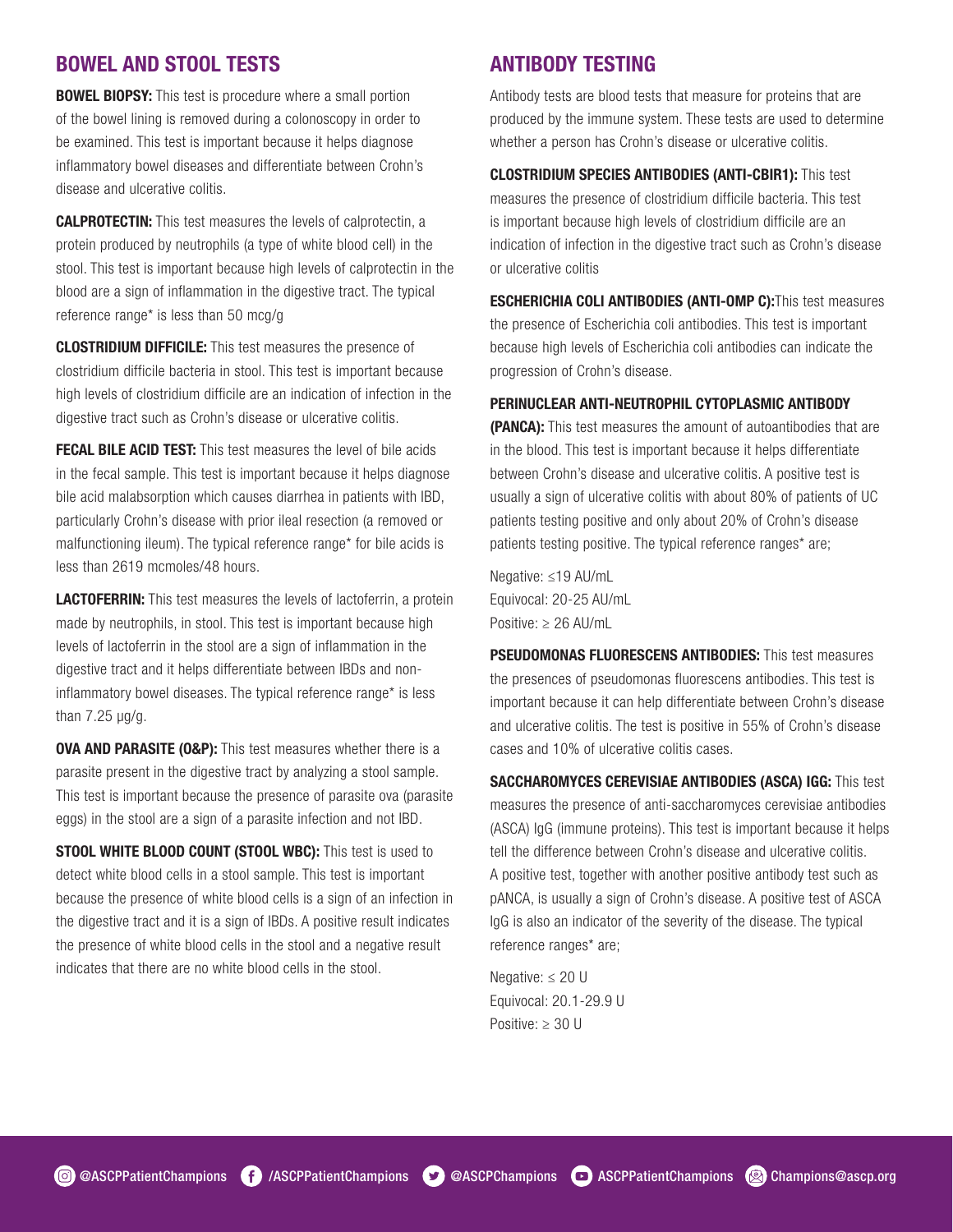#### SACCHAROMYCES CEREVISIAE ANTIBODIES (ASCA) IGA: This test

measures the presence of anti-saccharomyces cerevisiae antibodies (ASCA) IgA (immune proteins). Its function is similar to the test above. The typical reference ranges\* are;

Negative: ≤ 20 U Equivocal: 20.1-29.9 U Positive: ≥ 30 U

#### NON-LABORATORY TESTS

**ABDOMINAL X-RAY:** This test takes a picture of the abdomen to view the digestive tract. This test is important because it helps determine whether there is a blockage in the intestines and it used to look for signs of inflammatory bowel diseases.

COLONOSCOPY: This test examines the colon (large intestine) and rectum for any abnormal changes using a colonoscopy, which is a long tube with a camera at the tip. This test is important because it helps determine the causes of IBD symptoms and screens for colon cancer.

COMPUTED TOMOGRAPHY (CT SCAN): This test, similar to an abdominal x-ray, is used to view the digestive tract. This test is important because it provides more detail than x-rays and can indicate the presence of abscesses (pockets of pus) in the digestive tract which can be a sign of IBD.

SIGMOIDOSCOPY: This test examines the rectum and the lower part of the colon using a sigmoidoscope which is a flexible tube with a small camera that is inserted through the anus. This test is important because it helps monitor IBD by measuring the inflammation levels and can be used to detect signs of bowel cancer.

X-RAY WITH BARIUM: This test is used to detect diseases by using barium to show any abnormalities in the digestive tract. This test is important because it can determine whether the cause of illness is IBD or a perforated colon.

#### ASK YOUR DOCTOR

- What part of the intestine is affected?
- What dietary changes should I make?
- Are there any lifestyle changes I should make?
- What are my treatment options?
- Is there a difference between IBD and IBS? Can I have both?
- How frequently should I get colonoscopies?
- What other lab tests should I get?
- How should I prepare for the screening tests?